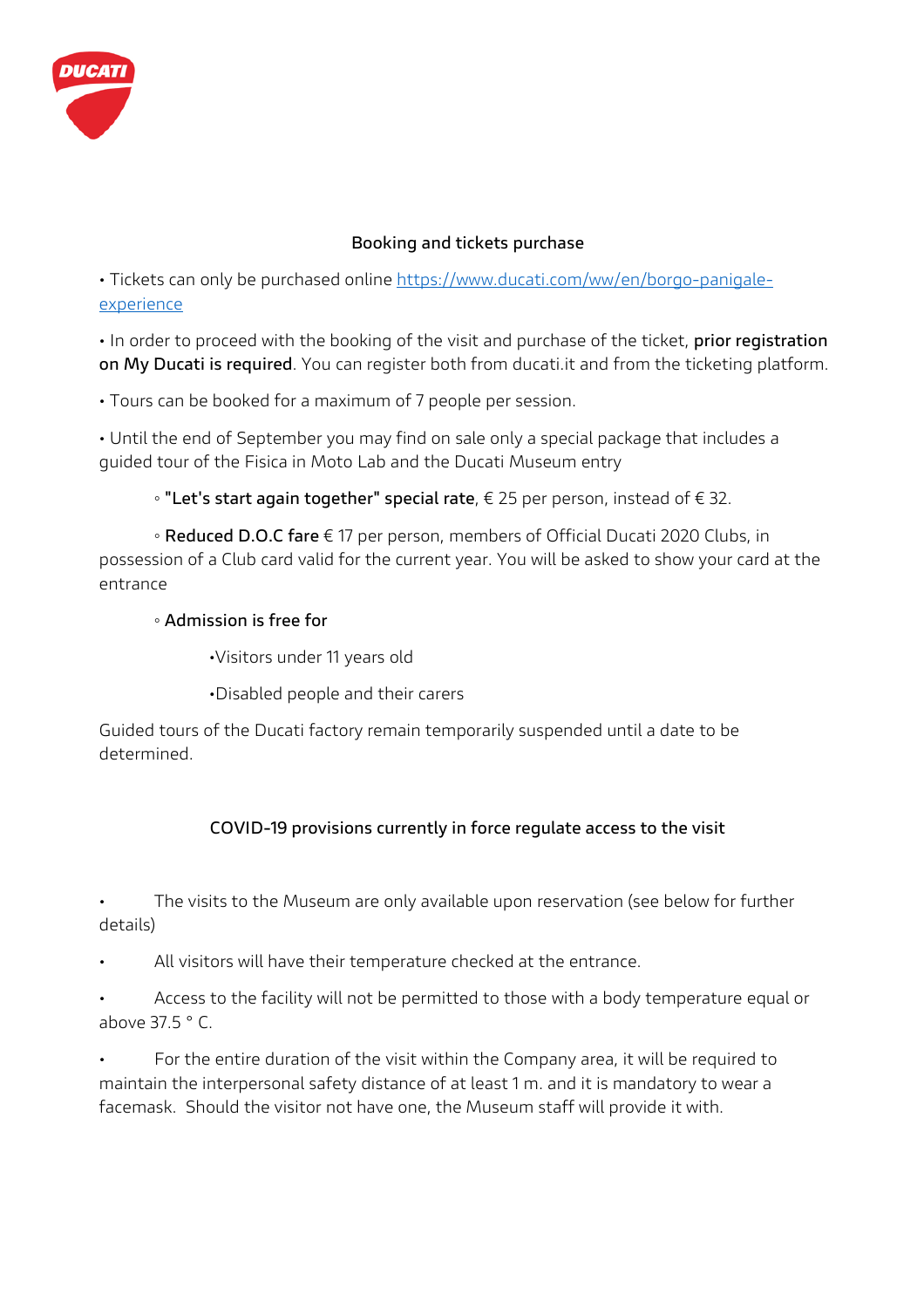

• In order to welcome more visitors and to avoid crowding, the maximum duration of the tour will be of one hour and a half, 45 minutes at the Museum and 45 minutes at the Fisica in Moto (Physics in Motion) Lab.

• The museum halls can be accessed by a Maximum of seven people according to slots calculated on space size and logistics. Inside the Museum, you will find signs on the ground indicating the distance to keep. You are kindly requested to strictly respect it

Inside the exhibition halls it is forbidden to touch exhibits or surfaces

The cloakroom service and lockers are not available; visitors are therefore kindly requested to come to the tour with just a few personal belongings, avoiding luggage and bulky backpacks and bags.

• You are kindly asked to strictly respect the entry time as showed on the ticket; access is not allowed before the chosen time and any delayscould preclude the visit. Please note that tickets are not refundable

### **Opening days and times**

**July**  Saturdays and Sundays 9:00 to 19:00 Last tour starts at 17:00

# **August**

From 1st to 9th August included From 17th to 23rd August included Saturday 29th and Sunday 30th August 9:00 to 19:00 Last tour starts at 17:00

# **September**

Saturdays and Sundays 9:00 to 19:00 Last tour starts at 17:00 Any further information regarding booking a visit after 27th September will be communicated at a later time.